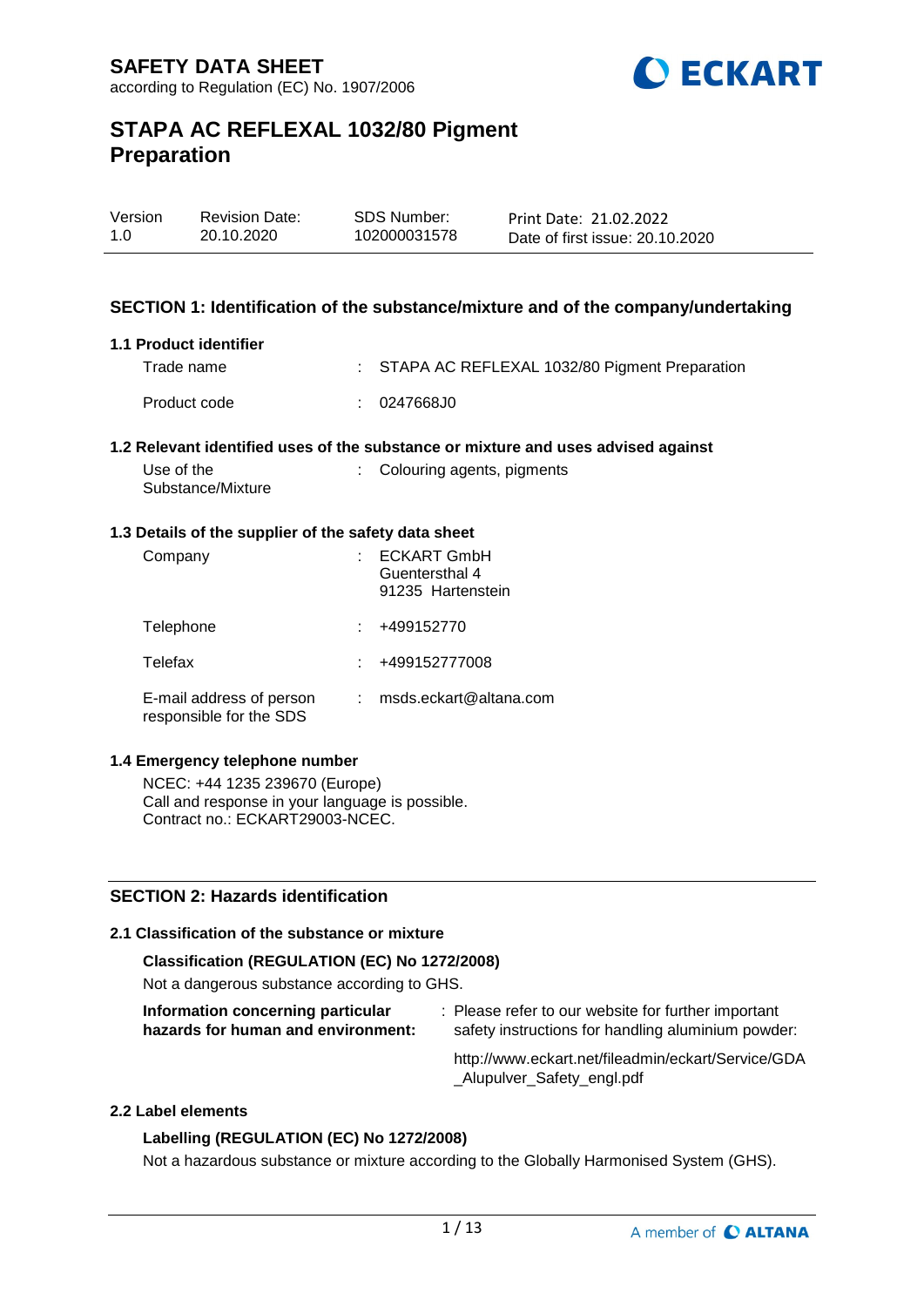

| Version | <b>Revision Date:</b> | SDS Number:  | Print Date: 21.02.2022          |
|---------|-----------------------|--------------|---------------------------------|
| 1.0     | 20.10.2020            | 102000031578 | Date of first issue: 20.10.2020 |

#### **2.3 Other hazards**

Combustible Solids

This substance/mixture contains no components considered to be either persistent, bioaccumulative and toxic (PBT), or very persistent and very bioaccumulative (vPvB) at levels of 0.1% or higher.

#### **SECTION 3: Composition/information on ingredients**

#### **3.2 Mixtures**

#### **Hazardous components**

| Chemical name                 | CAS-No.<br>EC-No.<br>Index-No.<br><b>Registration number</b> | Classification<br><b>REGULATION (EC)</b><br>No 1272/2008 | Concentration<br>(% w/w) |
|-------------------------------|--------------------------------------------------------------|----------------------------------------------------------|--------------------------|
| aluminium powder (stabilised) | 7429-90-5<br>231-072-3<br>01-2119529243-45                   | Flam. Sol. 1; H228                                       | $>= 50 - 5 = 100$        |

For explanation of abbreviations see section 16.

# **SECTION 4: First aid measures**

#### **4.1 Description of first aid measures**

| General advice          |    | No hazards which require special first aid measures.                                                                                                                          |
|-------------------------|----|-------------------------------------------------------------------------------------------------------------------------------------------------------------------------------|
|                         |    | Move the victim to fresh air.                                                                                                                                                 |
| If inhaled              | t. | If unconscious, place in recovery position and seek medical<br>advice.<br>If symptoms persist, call a physician.                                                              |
| In case of skin contact |    | : Wash off immediately with soap and plenty of water.                                                                                                                         |
| In case of eye contact  |    | : Remove contact lenses.<br>If eye irritation persists, consult a specialist.                                                                                                 |
| If swallowed            | ÷. | Keep respiratory tract clear.<br>Do not give milk or alcoholic beverages.<br>Never give anything by mouth to an unconscious person.<br>If symptoms persist, call a physician. |

# **4.2 Most important symptoms and effects, both acute and delayed**

None known.

**4.3 Indication of any immediate medical attention and special treatment needed** This information is not available.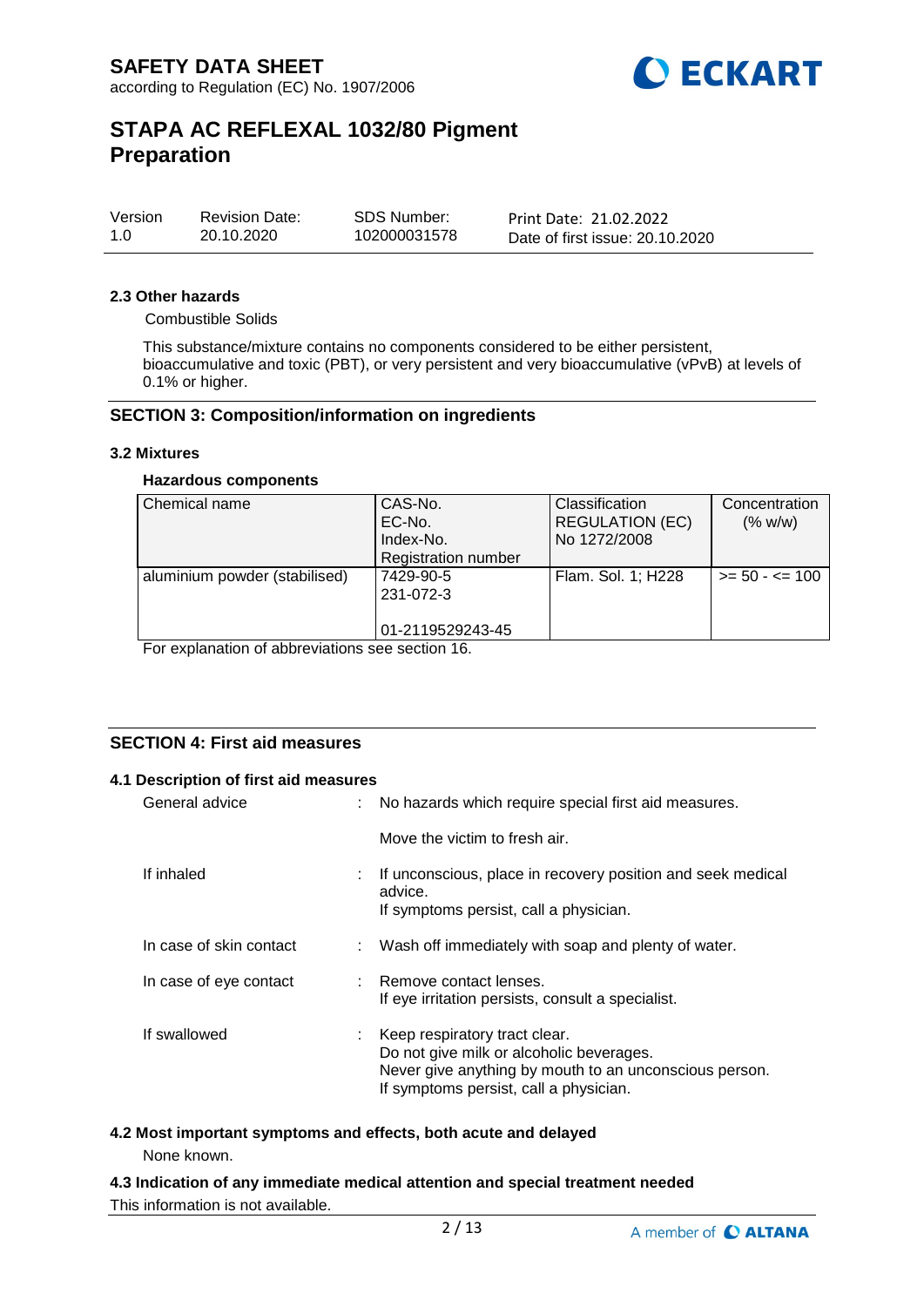

| Version | Revisio |
|---------|---------|
| 1.0     | 20.10.  |

on Date: 2020

SDS Number: 102000031578

Print Date: 21.02.2022 Date of first issue: 20.10.2020

# **SECTION 5: Firefighting measures**

| 5.1 Extinguishing media                 |                                |                                                                                                                                                      |
|-----------------------------------------|--------------------------------|------------------------------------------------------------------------------------------------------------------------------------------------------|
|                                         | Suitable extinguishing media : | Dry sand<br>Special powder against metal fire                                                                                                        |
| Unsuitable extinguishing<br>media       |                                | $\therefore$ ABC powder<br>Carbon dioxide (CO2)<br>Water<br>Foam                                                                                     |
|                                         |                                | 5.2 Special hazards arising from the substance or mixture                                                                                            |
| Specific hazards during<br>firefighting |                                | Contact with water liberates extremely flammable gas<br>(hydrogen).                                                                                  |
| 5.3 Advice for firefighters             |                                |                                                                                                                                                      |
| for firefighters                        | Special protective equipment : | Wear self-contained breathing apparatus for firefighting if<br>necessary.                                                                            |
| Further information                     |                                | Standard procedure for chemical fires.<br>Use extinguishing measures that are appropriate to local<br>circumstances and the surrounding environment. |

# **SECTION 6: Accidental release measures**

|                                                          | 6.1 Personal precautions, protective equipment and emergency procedures                                                                                        |
|----------------------------------------------------------|----------------------------------------------------------------------------------------------------------------------------------------------------------------|
| Personal precautions                                     | : Avoid dust formation.<br>Use personal protective equipment.<br>Evacuate personnel to safe areas.                                                             |
| <b>6.2 Environmental precautions</b>                     |                                                                                                                                                                |
| Environmental precautions                                | If the product contaminates rivers and lakes or drains inform<br>respective authorities.                                                                       |
| 6.3 Methods and material for containment and cleaning up |                                                                                                                                                                |
| Methods for cleaning up                                  | : Pick up and arrange disposal without creating dust.<br>Sweep up and shovel.<br>Do not flush with water.<br>Keep in suitable, closed containers for disposal. |
|                                                          | Use mechanical handling equipment.<br>Do not use a vacuum cleaner.                                                                                             |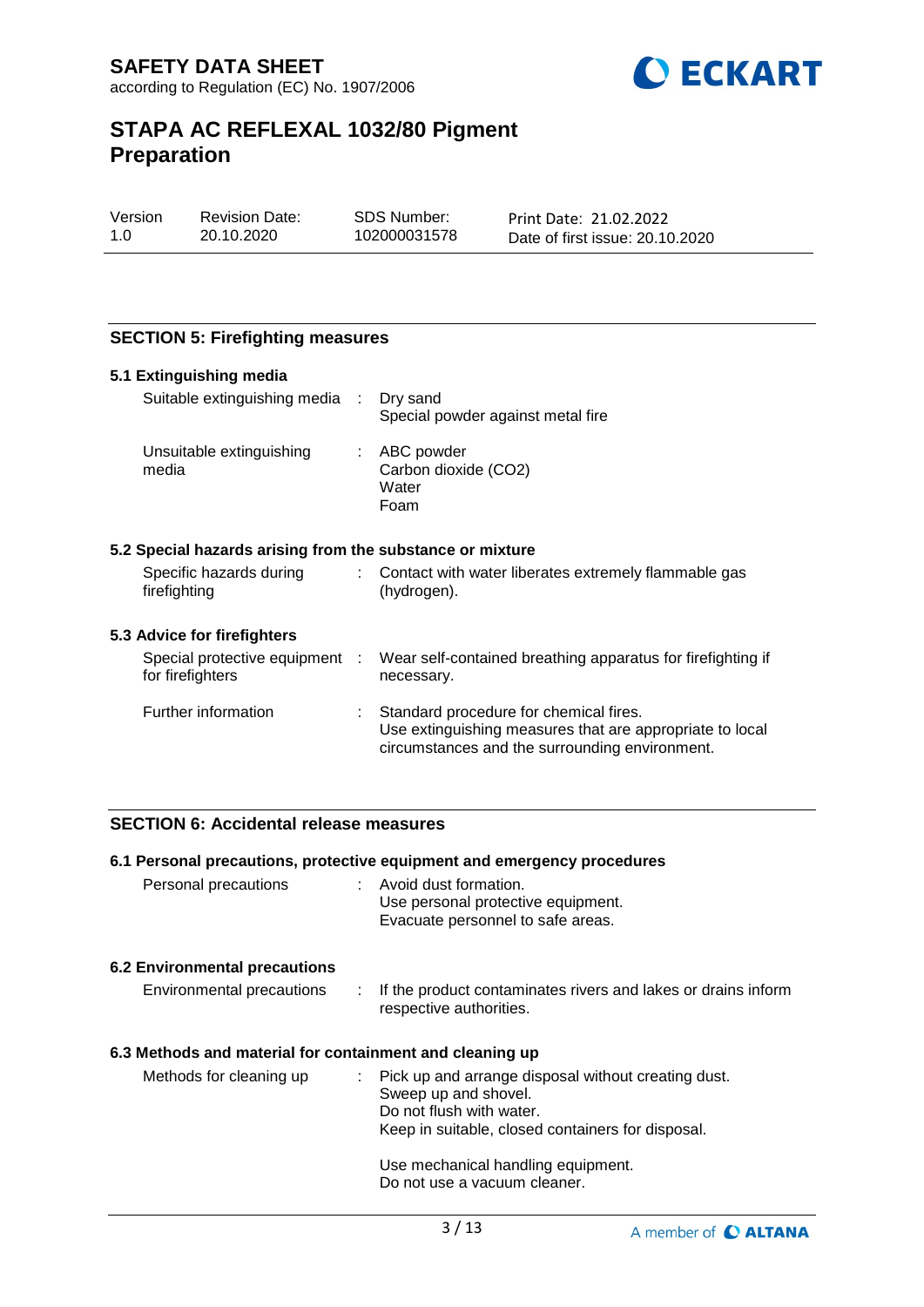

| Version | <b>Revision Date:</b> | SDS Number:  | Print Date: 21.02.2022          |
|---------|-----------------------|--------------|---------------------------------|
| 1.0     | 20.10.2020            | 102000031578 | Date of first issue: 20.10.2020 |

### **6.4 Reference to other sections**

For personal protection see section 8.

# **SECTION 7: Handling and storage**

| 7.1 Precautions for safe handling |                                                                                                                      |   |                                                                                                                                                                                                                                                                                                                                        |  |
|-----------------------------------|----------------------------------------------------------------------------------------------------------------------|---|----------------------------------------------------------------------------------------------------------------------------------------------------------------------------------------------------------------------------------------------------------------------------------------------------------------------------------------|--|
|                                   | Advice on safe handling                                                                                              |   | For personal protection see section 8.<br>Smoking, eating and drinking should be prohibited in the<br>application area.                                                                                                                                                                                                                |  |
|                                   |                                                                                                                      |   | Avoid creating dust.<br>Routine housekeeping should be instituted to ensure that<br>dusts do not accumulate on surfaces.<br>Keep away from heat and sources of ignition.<br>Do not smoke.                                                                                                                                              |  |
|                                   | Advice on protection against<br>fire and explosion                                                                   | ÷ | Normal measures for preventive fire protection.                                                                                                                                                                                                                                                                                        |  |
|                                   |                                                                                                                      |   | During processing, dust may form explosive mixture in air.<br>Take measures to prevent the build up of electrostatic charge.<br>Earthing of containers and apparatuses is essential. Use<br>explosion-proof equipment. When transferring from one<br>container to another apply earthing measures and use<br>conductive hose material. |  |
|                                   |                                                                                                                      |   | General industrial hygiene practice.                                                                                                                                                                                                                                                                                                   |  |
|                                   | Hygiene measures                                                                                                     |   |                                                                                                                                                                                                                                                                                                                                        |  |
|                                   | 7.2 Conditions for safe storage, including any incompatibilities<br>Requirements for storage<br>areas and containers |   | Electrical installations / working materials must comply with<br>the technological safety standards.                                                                                                                                                                                                                                   |  |
|                                   |                                                                                                                      |   | Reaction with water liberates extremely flammable gas<br>(hydrogen) Store in original container. Keep containers tightly<br>closed in a cool, well-ventilated place. Keep container closed<br>when not in use. Keep away from sources of ignition - No<br>smoking.                                                                     |  |
|                                   | Further information on<br>storage conditions                                                                         |   | Protect from humidity and water.                                                                                                                                                                                                                                                                                                       |  |
|                                   | Advice on common storage                                                                                             |   | Do not store together with oxidizing and self-igniting products.<br>Never allow product to get in contact with water during<br>storage.<br>Keep away from oxidizing agents, strongly alkaline and<br>strongly acid materials in order to avoid exothermic reactions.                                                                   |  |
|                                   | Further information on<br>storage stability                                                                          |   | Keep in a dry place. No decomposition if stored and applied<br>as directed.                                                                                                                                                                                                                                                            |  |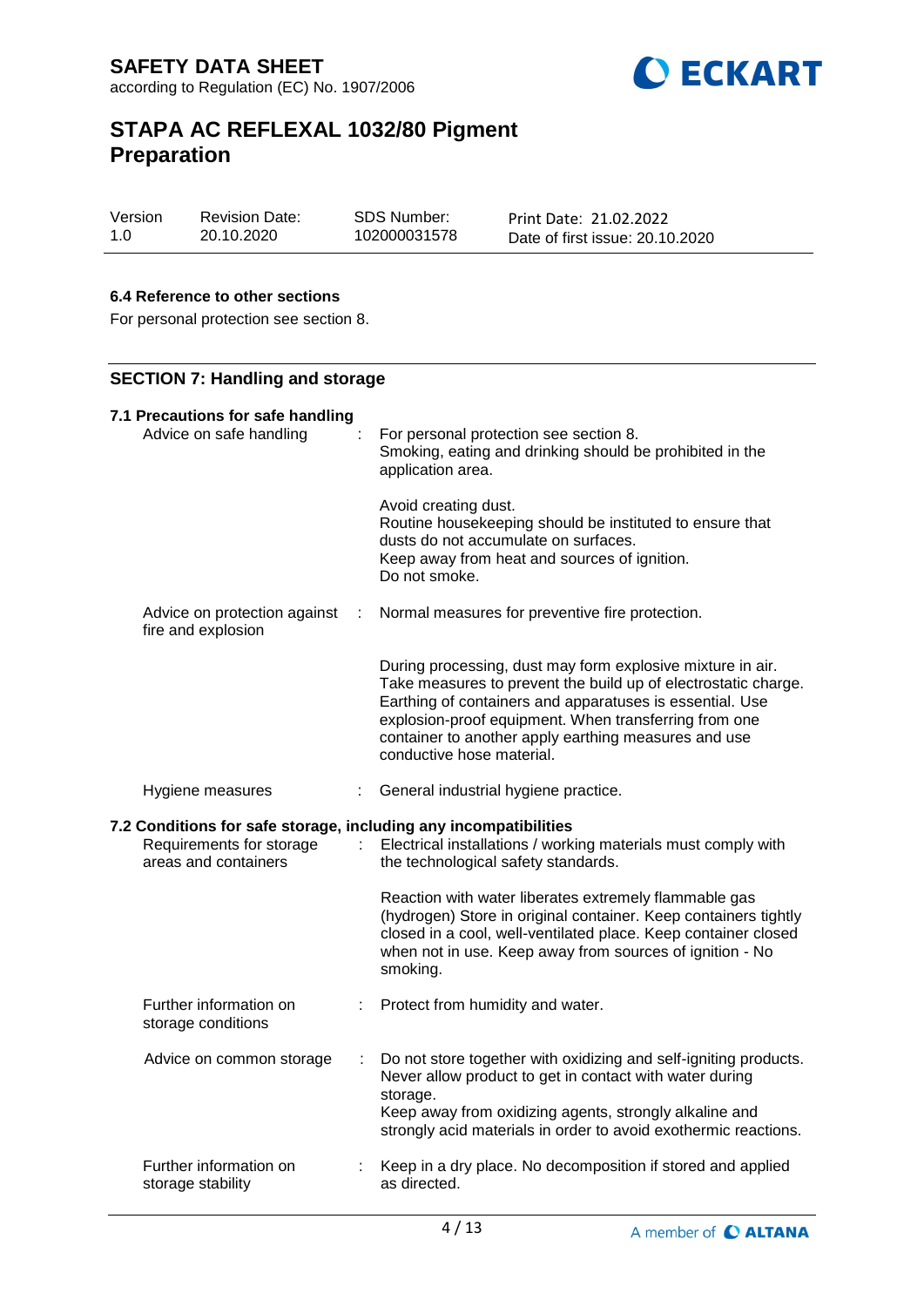

| Version | <b>Revision Date:</b> | <b>SDS Number:</b> | Print Date: 21.02.2022          |
|---------|-----------------------|--------------------|---------------------------------|
| 1.0     | 20.10.2020            | 102000031578       | Date of first issue: 20.10.2020 |

### **7.3 Specific end use(s)**

This information is not available.

# **SECTION 8: Exposure controls/personal protection**

### **8.1 Control parameters**

### **Occupational Exposure Limits**

| Components                       | CAS-No.   | Value type (Form<br>of exposure)                   | Control parameters                                                                                                                                                                                                                                                                                                                                                                                                                                                                                                                                                                                                                                                                                                                                                                                                                                                                                                                                                                                                                                                                                                                                                                                                                                                                                                                                                                                          | <b>Basis</b> |
|----------------------------------|-----------|----------------------------------------------------|-------------------------------------------------------------------------------------------------------------------------------------------------------------------------------------------------------------------------------------------------------------------------------------------------------------------------------------------------------------------------------------------------------------------------------------------------------------------------------------------------------------------------------------------------------------------------------------------------------------------------------------------------------------------------------------------------------------------------------------------------------------------------------------------------------------------------------------------------------------------------------------------------------------------------------------------------------------------------------------------------------------------------------------------------------------------------------------------------------------------------------------------------------------------------------------------------------------------------------------------------------------------------------------------------------------------------------------------------------------------------------------------------------------|--------------|
| aluminium powder<br>(stabilised) | 7429-90-5 | TWA (Inhalable)                                    | $10$ mg/m $3$                                                                                                                                                                                                                                                                                                                                                                                                                                                                                                                                                                                                                                                                                                                                                                                                                                                                                                                                                                                                                                                                                                                                                                                                                                                                                                                                                                                               | GB EH40      |
| Further information              |           | times the long-term exposure limit should be used. | The COSHH definition of a substance hazardous to health includes dust of<br>any kind when present at a concentration in air equal to or greater than 10<br>mg.m-3 8-hour TWA of inhalable dust or 4 mg.m-3 8-hour TWA of respirable<br>dust. This means that any dust will be subject to COSHH if people are<br>exposed to dust above these levels. Some dusts have been assigned<br>specific WELs and exposure to these must comply with the appropriate<br>limits., Where no specific short-term exposure limit is listed, a figure three                                                                                                                                                                                                                                                                                                                                                                                                                                                                                                                                                                                                                                                                                                                                                                                                                                                                 |              |
|                                  |           | <b>TWA (Respirable</b><br>fraction)                | $4$ mg/m $3$                                                                                                                                                                                                                                                                                                                                                                                                                                                                                                                                                                                                                                                                                                                                                                                                                                                                                                                                                                                                                                                                                                                                                                                                                                                                                                                                                                                                | GB EH40      |
| Further information              |           | times the long-term exposure limit should be used. | The COSHH definition of a substance hazardous to health includes dust of<br>any kind when present at a concentration in air equal to or greater than 10<br>mg.m-3 8-hour TWA of inhalable dust or 4 mg.m-3 8-hour TWA of respirable<br>dust. This means that any dust will be subject to COSHH if people are<br>exposed to dust above these levels. Some dusts have been assigned<br>specific WELs and exposure to these must comply with the appropriate<br>limits., Where no specific short-term exposure limit is listed, a figure three                                                                                                                                                                                                                                                                                                                                                                                                                                                                                                                                                                                                                                                                                                                                                                                                                                                                 |              |
|                                  |           | TWA (inhalable<br>dust)                            | $10 \text{ mg/m}$                                                                                                                                                                                                                                                                                                                                                                                                                                                                                                                                                                                                                                                                                                                                                                                                                                                                                                                                                                                                                                                                                                                                                                                                                                                                                                                                                                                           | GB EH40      |
| Further information              |           |                                                    | For the purposes of these limits, respirable dust and inhalable dust are<br>those fractions of airborne dust which will be collected when sampling is<br>undertaken in accordance with the methods described in MDHS14/4<br>General methods for sampling and gravimetric analysis or respirable,<br>thoracic and inhalable aerosols., The COSHH definition of a substance<br>hazardous to health includes dust of any kind when present at a<br>concentration in air equal to or greater than 10 mg.m-3 8-hour TWA of<br>inhalable dust or 4 mg.m-3 8-hour TWA of respirable dust. This means that<br>any dust will be subject to COSHH if people are exposed to dust above<br>these levels. Some dusts have been assigned specific WELs and exposure<br>to these must comply with the appropriate limits., Most industrial dusts<br>contain particles of a wide range of sizes. The behaviour, deposition and<br>fate of any particular particle after entry into the human respiratory system,<br>and the body response that it elicits, depend on the nature and size of the<br>particle. HSE distinguishes two size fractions for limit-setting purposes<br>termed 'inhalable' and 'respirable'., Inhalable dust approximates to the<br>fraction of airborne material that enters the nose and mouth during breathing<br>and is therefore available for deposition in the respiratory tract. Respirable |              |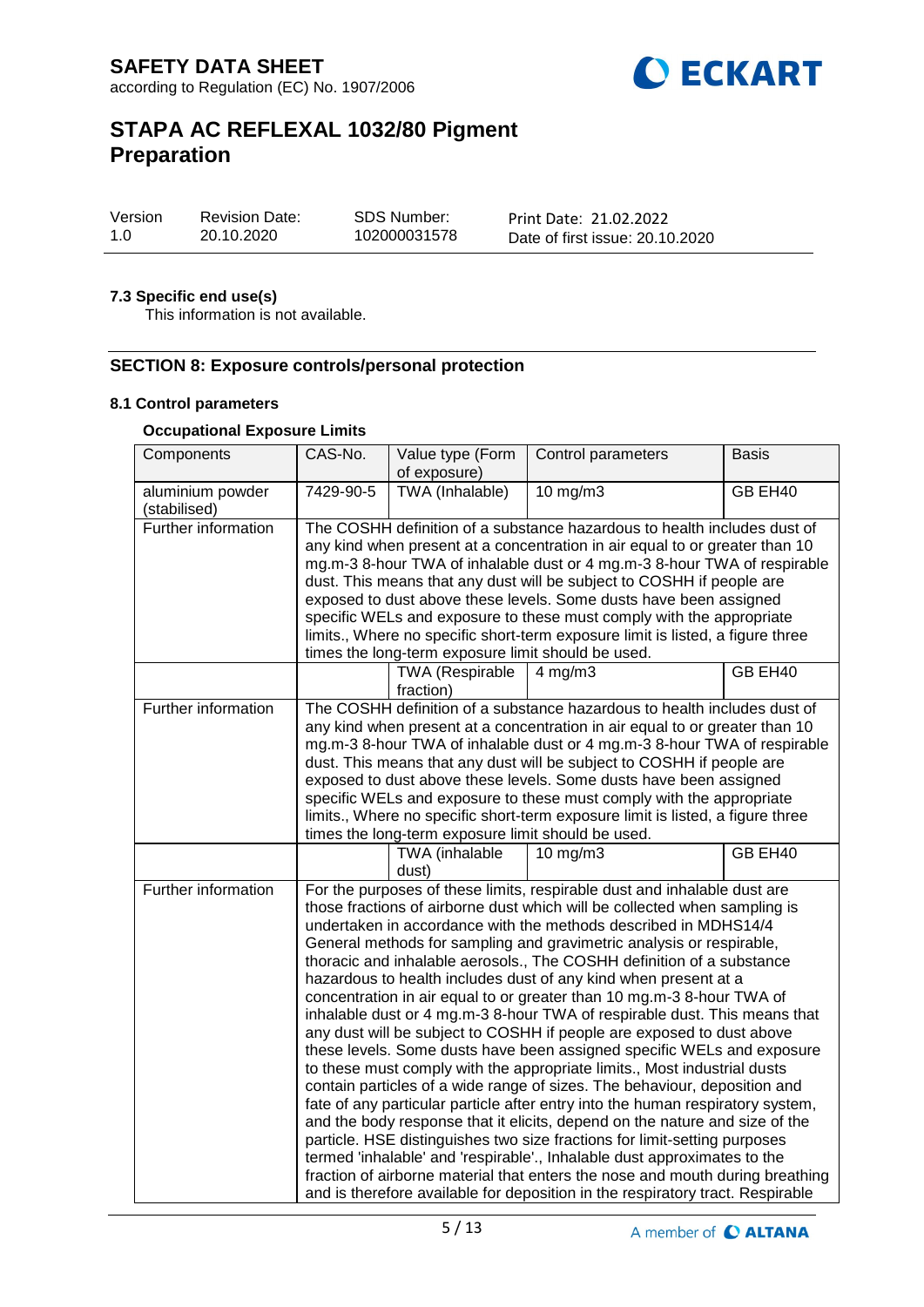**SAFETY DATA SHEET** according to Regulation (EC) No. 1907/2006



# **STAPA AC REFLEXAL 1032/80 Pigment Preparation**

| 1.0 | Version | <b>Revision Date:</b><br>20.10.2020       |                    | <b>SDS Number:</b><br>102000031578 | Print Date: 21.02.2022<br>Date of first issue: 20.10.2020                                                                                                                                                                                                                                                                                                                                                                                                                                                                                                                                                                                                                                                                                                                                                                                                                                                                                                                                                                                                                                                                                                                                                                                                                                                                                                                                                                                                                                                                                                                                                                                                                                                                                                                                             |                    |
|-----|---------|-------------------------------------------|--------------------|------------------------------------|-------------------------------------------------------------------------------------------------------------------------------------------------------------------------------------------------------------------------------------------------------------------------------------------------------------------------------------------------------------------------------------------------------------------------------------------------------------------------------------------------------------------------------------------------------------------------------------------------------------------------------------------------------------------------------------------------------------------------------------------------------------------------------------------------------------------------------------------------------------------------------------------------------------------------------------------------------------------------------------------------------------------------------------------------------------------------------------------------------------------------------------------------------------------------------------------------------------------------------------------------------------------------------------------------------------------------------------------------------------------------------------------------------------------------------------------------------------------------------------------------------------------------------------------------------------------------------------------------------------------------------------------------------------------------------------------------------------------------------------------------------------------------------------------------------|--------------------|
|     |         |                                           |                    | exposure limit should be used.     | dust approximates to the fraction that penetrates to the gas exchange region<br>of the lung. Fuller definitions and explanatory material are given in<br>MDHS14/4., Where dusts contain components that have their own assigned<br>WEL, all the relevant limits should be complied with., Where no specific<br>short-term exposure limit is listed, a figure three times the long-term                                                                                                                                                                                                                                                                                                                                                                                                                                                                                                                                                                                                                                                                                                                                                                                                                                                                                                                                                                                                                                                                                                                                                                                                                                                                                                                                                                                                                |                    |
|     |         |                                           |                    | <b>TWA</b> (Respirable<br>dust)    | $4$ mg/m $3$                                                                                                                                                                                                                                                                                                                                                                                                                                                                                                                                                                                                                                                                                                                                                                                                                                                                                                                                                                                                                                                                                                                                                                                                                                                                                                                                                                                                                                                                                                                                                                                                                                                                                                                                                                                          | GB EH40            |
|     |         | Further information                       |                    | exposure limit should be used.     | For the purposes of these limits, respirable dust and inhalable dust are<br>those fractions of airborne dust which will be collected when sampling is<br>undertaken in accordance with the methods described in MDHS14/4<br>General methods for sampling and gravimetric analysis or respirable,<br>thoracic and inhalable aerosols., The COSHH definition of a substance<br>hazardous to health includes dust of any kind when present at a<br>concentration in air equal to or greater than 10 mg.m-3 8-hour TWA of<br>inhalable dust or 4 mg.m-3 8-hour TWA of respirable dust. This means that<br>any dust will be subject to COSHH if people are exposed to dust above<br>these levels. Some dusts have been assigned specific WELs and exposure<br>to these must comply with the appropriate limits., Most industrial dusts<br>contain particles of a wide range of sizes. The behaviour, deposition and<br>fate of any particular particle after entry into the human respiratory system,<br>and the body response that it elicits, depend on the nature and size of the<br>particle. HSE distinguishes two size fractions for limit-setting purposes<br>termed 'inhalable' and 'respirable'., Inhalable dust approximates to the<br>fraction of airborne material that enters the nose and mouth during breathing<br>and is therefore available for deposition in the respiratory tract. Respirable<br>dust approximates to the fraction that penetrates to the gas exchange region<br>of the lung. Fuller definitions and explanatory material are given in<br>MDHS14/4., Where dusts contain components that have their own assigned<br>WEL, all the relevant limits should be complied with., Where no specific<br>short-term exposure limit is listed, a figure three times the long-term |                    |
|     |         | Hydrocarbon waxes                         | 8002-74-2          | <b>TWA</b>                         | $2$ mg/m $3$                                                                                                                                                                                                                                                                                                                                                                                                                                                                                                                                                                                                                                                                                                                                                                                                                                                                                                                                                                                                                                                                                                                                                                                                                                                                                                                                                                                                                                                                                                                                                                                                                                                                                                                                                                                          | GB EH40            |
|     |         | Further information                       | thermal breakdown. |                                    | The word 'fume' is often used to include gases and vapours. This is not the<br>case for exposure limits where 'fume' should normally be applied to solid<br>particles generated by chemical reactions or condensed from the gaseous<br>state, usually after volatilisation from melted substances. The generation of<br>fume is often accompanied by a chemical reaction such as oxidation or                                                                                                                                                                                                                                                                                                                                                                                                                                                                                                                                                                                                                                                                                                                                                                                                                                                                                                                                                                                                                                                                                                                                                                                                                                                                                                                                                                                                         |                    |
|     |         |                                           |                    |                                    |                                                                                                                                                                                                                                                                                                                                                                                                                                                                                                                                                                                                                                                                                                                                                                                                                                                                                                                                                                                                                                                                                                                                                                                                                                                                                                                                                                                                                                                                                                                                                                                                                                                                                                                                                                                                       |                    |
|     |         |                                           | thermal breakdown. |                                    | case for exposure limits where 'fume' should normally be applied to solid<br>particles generated by chemical reactions or condensed from the gaseous<br>state, usually after volatilisation from melted substances. The generation of<br>fume is often accompanied by a chemical reaction such as oxidation or                                                                                                                                                                                                                                                                                                                                                                                                                                                                                                                                                                                                                                                                                                                                                                                                                                                                                                                                                                                                                                                                                                                                                                                                                                                                                                                                                                                                                                                                                        |                    |
|     |         | Further information                       |                    |                                    | The word 'fume' is often used to include gases and vapours. This is not the<br>case for exposure limits where 'fume' should normally be applied to solid                                                                                                                                                                                                                                                                                                                                                                                                                                                                                                                                                                                                                                                                                                                                                                                                                                                                                                                                                                                                                                                                                                                                                                                                                                                                                                                                                                                                                                                                                                                                                                                                                                              |                    |
|     |         | Paraffin waxes and<br>Further information |                    | <b>STEL</b><br>TWA (Fumes)         | $6$ mg/m $3$<br>The word 'fume' is often used to include gases and vapours. This is not the<br>$2$ mg/m $3$<br>particles generated by chemical reactions or condensed from the gaseous                                                                                                                                                                                                                                                                                                                                                                                                                                                                                                                                                                                                                                                                                                                                                                                                                                                                                                                                                                                                                                                                                                                                                                                                                                                                                                                                                                                                                                                                                                                                                                                                                | GB EH40<br>GB EH40 |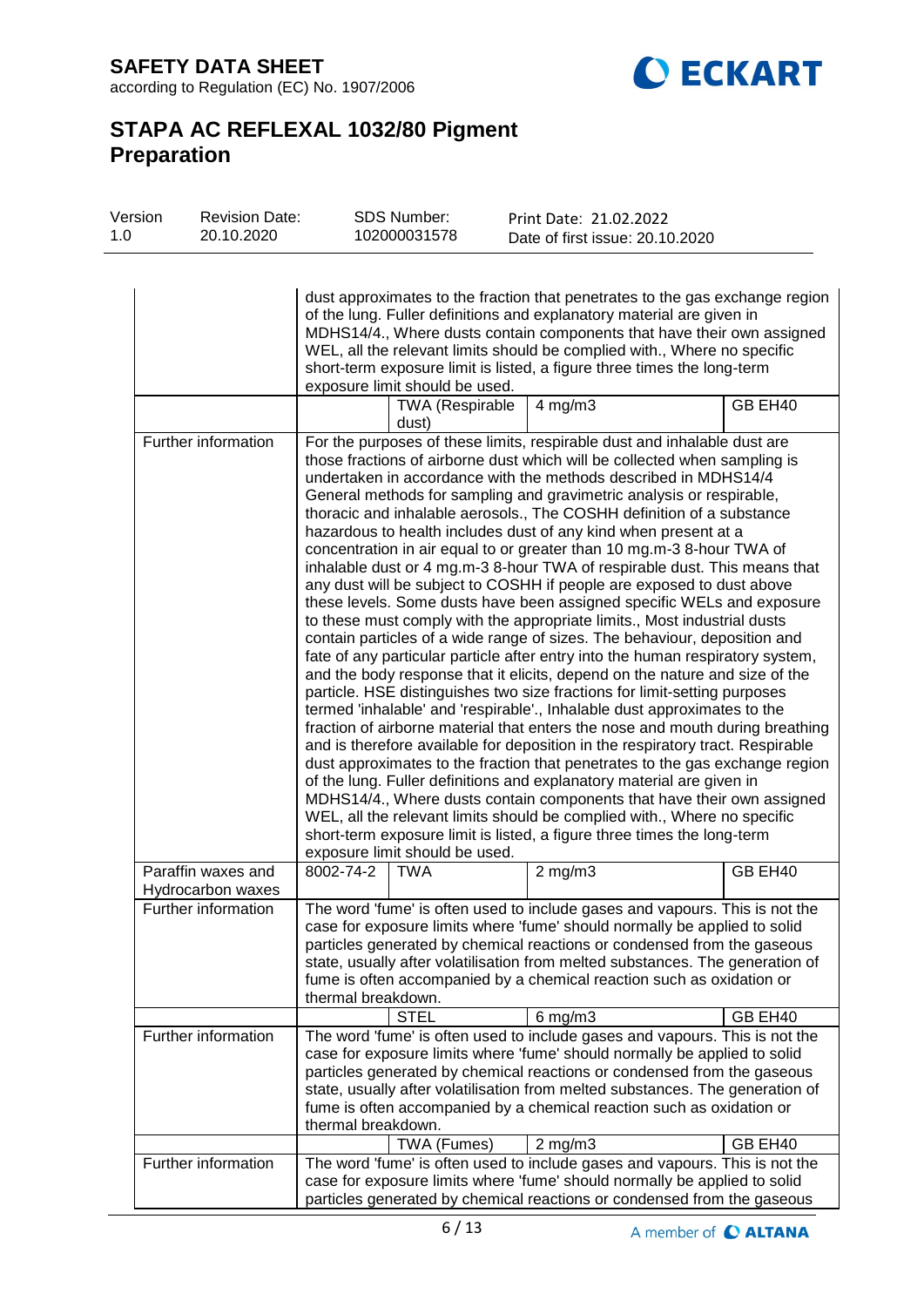

| Version | <b>Revision Date:</b> | <b>SDS Number:</b> | Print Date: 21.02.2022          |
|---------|-----------------------|--------------------|---------------------------------|
| 1.0     | 20.10.2020            | 102000031578       | Date of first issue: 20.10.2020 |

|                     | state, usually after volatilisation from melted substances. The generation of<br>fume is often accompanied by a chemical reaction such as oxidation or<br>thermal breakdown. |              |                                                                                                                                                                                                                                                                                                                                                                                               |                     |
|---------------------|------------------------------------------------------------------------------------------------------------------------------------------------------------------------------|--------------|-----------------------------------------------------------------------------------------------------------------------------------------------------------------------------------------------------------------------------------------------------------------------------------------------------------------------------------------------------------------------------------------------|---------------------|
|                     |                                                                                                                                                                              | STEL (Fumes) | $6$ mg/m $3$                                                                                                                                                                                                                                                                                                                                                                                  | GB EH <sub>40</sub> |
| Further information | thermal breakdown.                                                                                                                                                           |              | The word 'fume' is often used to include gases and vapours. This is not the<br>case for exposure limits where 'fume' should normally be applied to solid<br>particles generated by chemical reactions or condensed from the gaseous<br>state, usually after volatilisation from melted substances. The generation of<br>fume is often accompanied by a chemical reaction such as oxidation or |                     |

#### **Derived No Effect Level (DNEL) according to Regulation (EC) No. 1907/2006:**

| Substance name   | End Use   | Exposure routes | Potential health   | Value                   |
|------------------|-----------|-----------------|--------------------|-------------------------|
|                  |           |                 | effects            |                         |
| aluminium powder | Workers   | Inhalation      | Long-term local    | 3.72 $mg/m3$            |
| (stabilised)     |           |                 | effects            |                         |
|                  | Consumers | Oral            | Long-term systemic | $3.95 \text{ mg/kg}$    |
|                  |           |                 | effects            |                         |
|                  | Workers   | Inhalation      | Long-term systemic | $3.72 \,\mathrm{mg/m3}$ |
|                  |           |                 | effects            |                         |

#### **Predicted No Effect Concentration (PNEC) according to Regulation (EC) No. 1907/2006:**

| Substance name                | Environmental Compartment | Value             |
|-------------------------------|---------------------------|-------------------|
| aluminium powder (stabilised) | Fresh water               | 0.0749 ma/l       |
|                               | clarification plant       | $20 \text{ mg/l}$ |

### **8.2 Exposure controls**

| Personal protective equipment                                                                                                                                                      |  |  |  |  |
|------------------------------------------------------------------------------------------------------------------------------------------------------------------------------------|--|--|--|--|
| Safety glasses                                                                                                                                                                     |  |  |  |  |
| Face-shield                                                                                                                                                                        |  |  |  |  |
| : Leather<br>: Long sleeve gloves                                                                                                                                                  |  |  |  |  |
| : Leather gloves The choice of an appropriate glove does not<br>only depend on its material but also on other quality features<br>and is different from one producer to the other. |  |  |  |  |
| : Anti-static and fire resistant protective clothing. DIN EN<br>11612; EN 533; EN 1149-1. Anti-static safety shoes.                                                                |  |  |  |  |
| Use suitable breathing protection if workplace concentration<br>requires.<br>Breathing apparatus with filter.<br>P1 filter                                                         |  |  |  |  |
|                                                                                                                                                                                    |  |  |  |  |

#### **Environmental exposure controls**

Water : the state of the state of the state  $\mathbf{r}$ :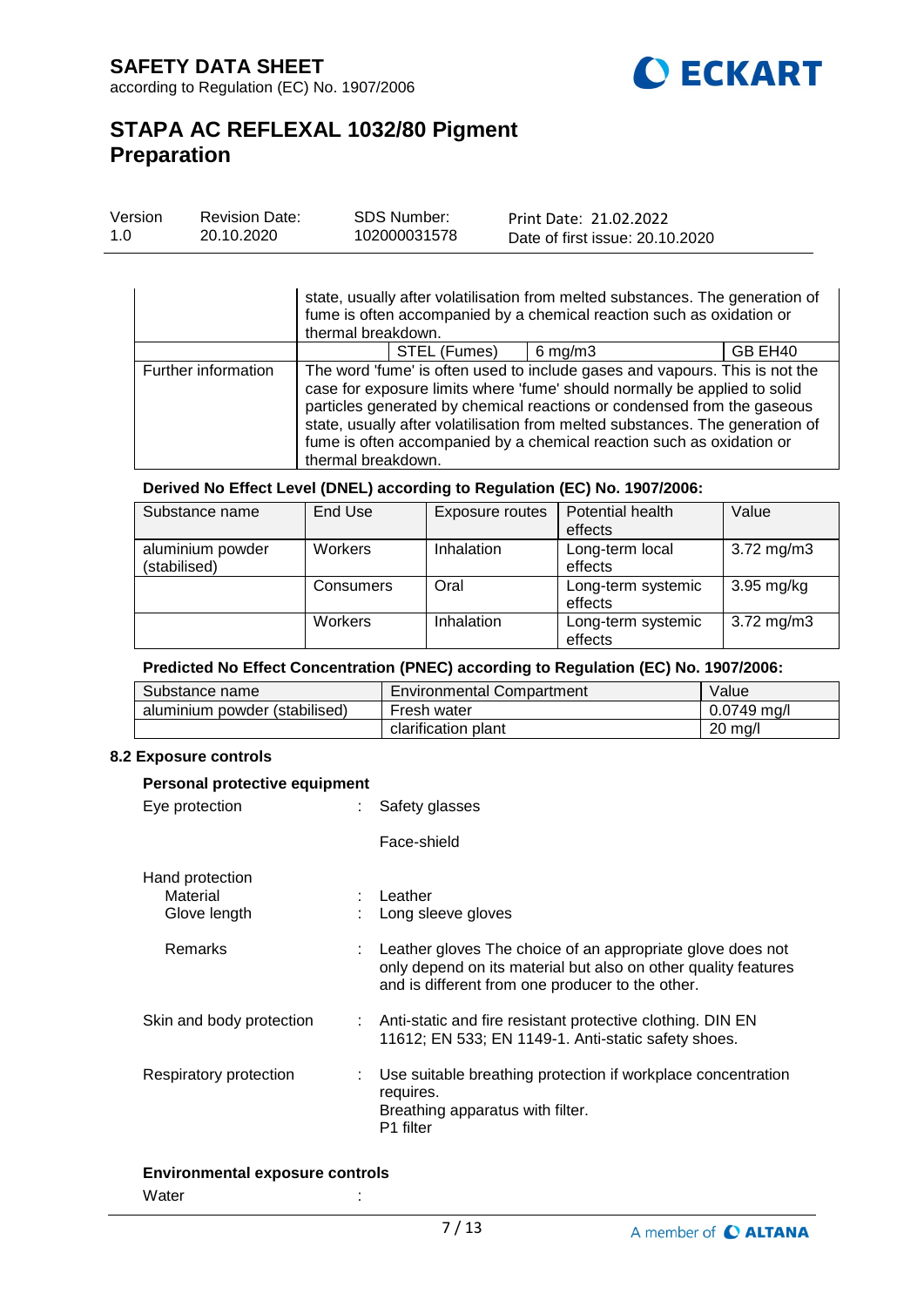

| Version | <b>Revision Date:</b> | SDS Number:  | Print Date: 21.02.2022          |
|---------|-----------------------|--------------|---------------------------------|
| 1.0     | 20.10.2020            | 102000031578 | Date of first issue: 20.10.2020 |

The product should not be allowed to enter drains, water courses or the soil.

### **SECTION 9: Physical and chemical properties**

#### **9.1 Information on basic physical and chemical properties**

| Appearance                                          | powder                    |
|-----------------------------------------------------|---------------------------|
| Colour                                              | silver                    |
| Odour                                               | odourless                 |
| Odour Threshold                                     | No data available         |
| pH                                                  | No data available         |
| Melting point/range                                 | 660 °C                    |
| Boiling point/boiling range                         | No data available         |
| Flash point                                         | No data available         |
| Evaporation rate                                    | No data available         |
| Flammability (solid, gas)                           | <b>Combustible Solids</b> |
| Self-ignition                                       | No data available         |
| Auto-ignition temperature                           | No data available         |
| Smoldering temperature                              | No data available         |
| Decomposition temperature                           | No data available         |
| <b>Explosive properties</b>                         | No data available<br>t    |
| Oxidizing properties                                | No data available         |
| Upper explosion limit / Upper<br>flammability limit | No data available<br>÷    |
| Lower explosion limit / Lower<br>flammability limit | 30 g/m3<br>t.             |
| Vapour pressure                                     | No data available         |
| Relative vapour density                             | No data available         |
| Relative density                                    | No data available         |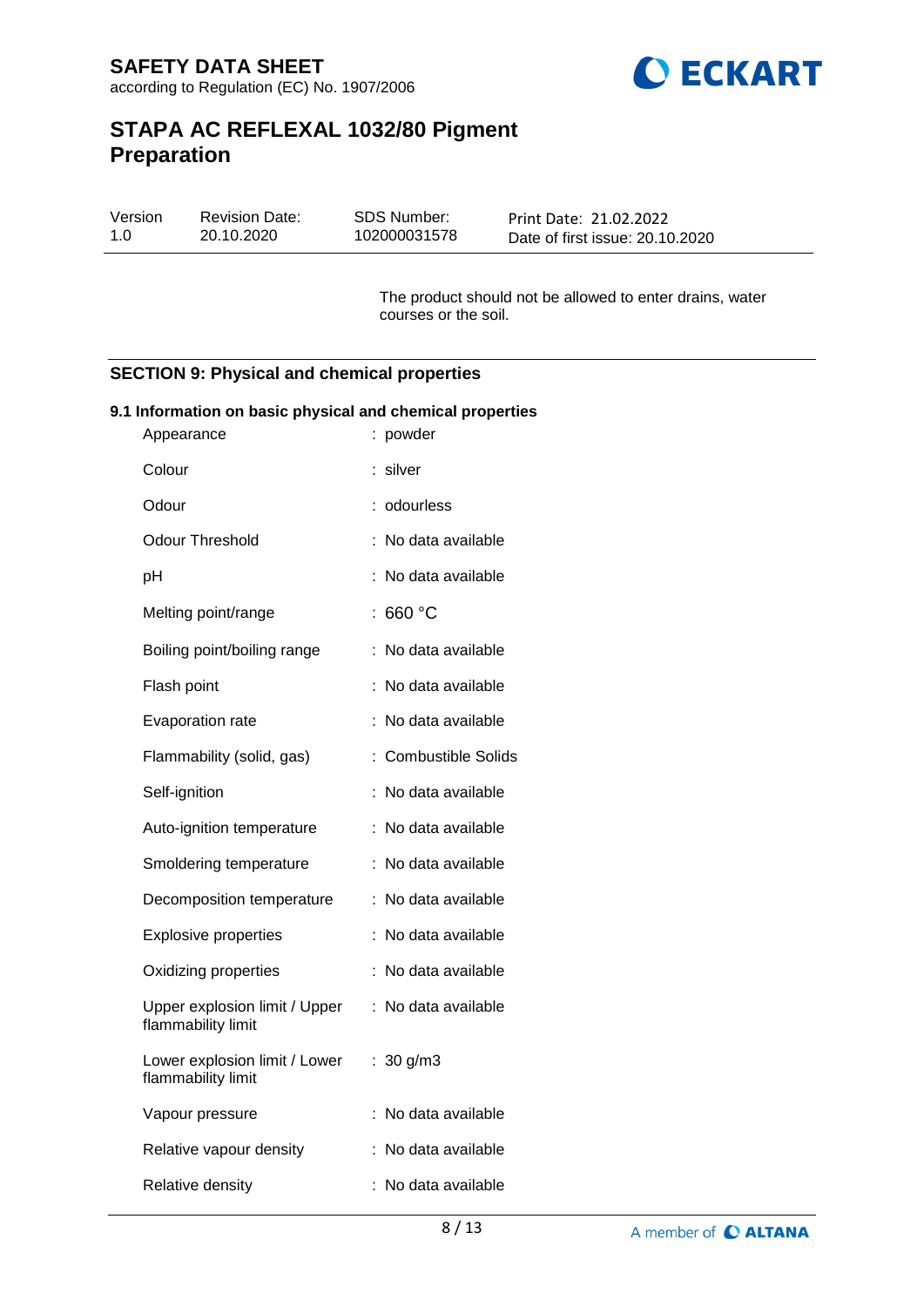

| Version<br>1.0 | <b>Revision Date:</b><br>20.10.2020        | <b>SDS Number:</b><br>102000031578 | Print Date: 21.02.2022<br>Date of first issue: 20.10.2020 |
|----------------|--------------------------------------------|------------------------------------|-----------------------------------------------------------|
|                |                                            |                                    |                                                           |
|                | Density                                    | : $2.0$ g/cm3                      |                                                           |
|                | <b>Bulk density</b>                        | : No data available                |                                                           |
|                | Solubility(ies)<br>Water solubility        | : insoluble                        |                                                           |
|                | Solubility in other solvents               | : No data available                |                                                           |
|                | Partition coefficient: n-<br>octanol/water | : No data available                |                                                           |
|                | Decomposition temperature                  | : No data available                |                                                           |
|                | Viscosity, dynamic                         | : No data available                |                                                           |
|                | Viscosity, kinematic                       | : No data available                |                                                           |
|                | Flow time                                  | : No data available                |                                                           |

#### **9.2 Other information**

No data available

# **SECTION 10: Stability and reactivity**

### **10.1 Reactivity**

No decomposition if stored and applied as directed.

### **10.2 Chemical stability**

No decomposition if stored and applied as directed.

#### **10.3 Possibility of hazardous reactions**

| Hazardous reactions             | : Stable under recommended storage conditions. |                                                      |  |
|---------------------------------|------------------------------------------------|------------------------------------------------------|--|
|                                 |                                                | Contact with acids and alkalis may release hydrogen. |  |
|                                 |                                                | Dust may form explosive mixture in air.              |  |
| <b>10.4 Conditions to avoid</b> |                                                |                                                      |  |
| Conditions to avoid             |                                                | No data available                                    |  |
| 10.5 Incompatible materials     |                                                |                                                      |  |
| Materials to avoid              | ÷                                              | Acids                                                |  |
|                                 |                                                | <b>Bases</b>                                         |  |
|                                 |                                                | Oxidizing agents                                     |  |
|                                 |                                                | Water                                                |  |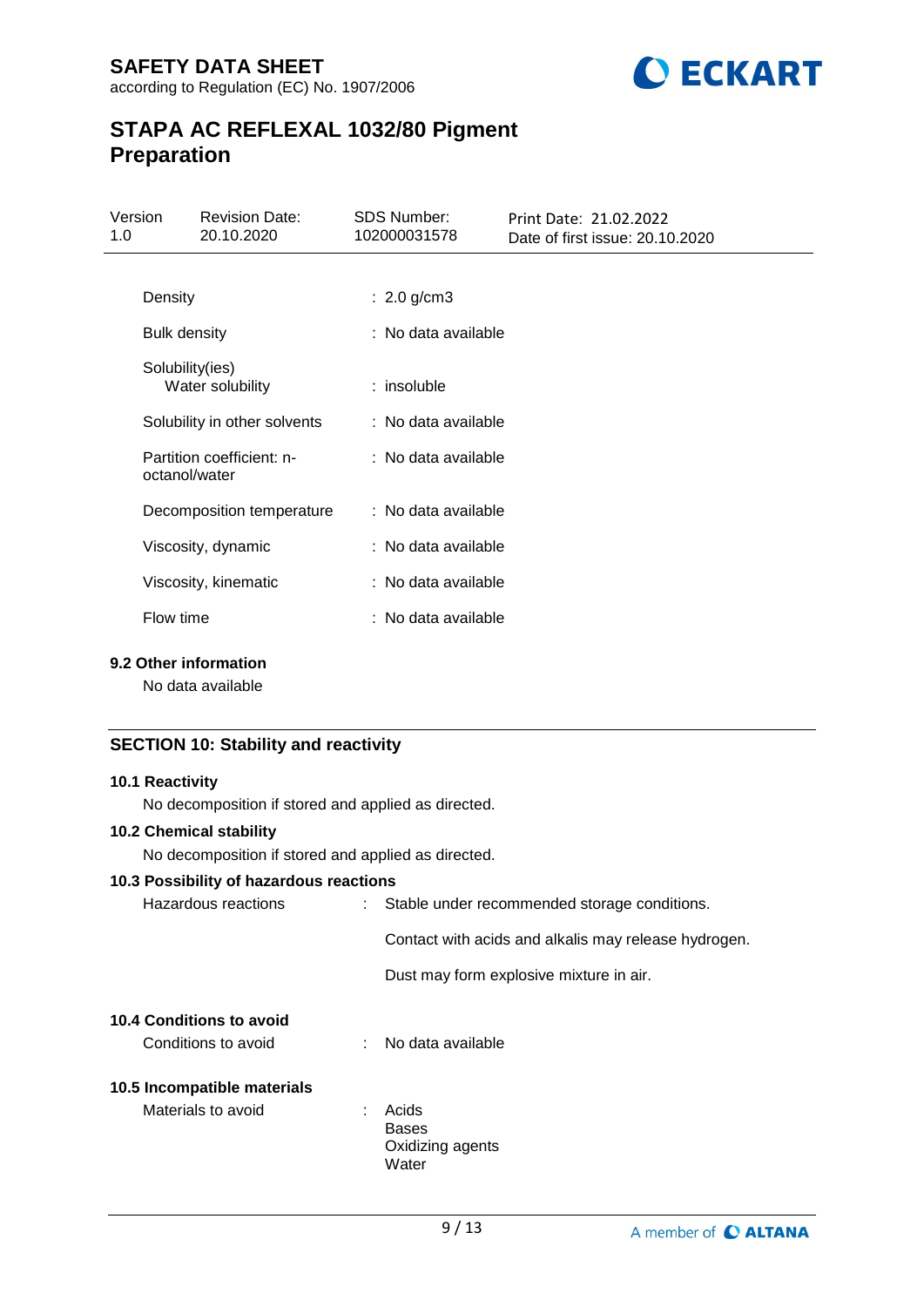

| Version | <b>Revision Date:</b> | SDS Number:  | Print Date: 21.02.2022          |
|---------|-----------------------|--------------|---------------------------------|
| 1.0     | 20.10.2020            | 102000031578 | Date of first issue: 20.10.2020 |

#### **10.6 Hazardous decomposition products**

Contact with water or humid air : This information is not available.

Thermal decomposition : This information is not available.

# **SECTION 11: Toxicological information**

#### **11.1 Information on toxicological effects**

#### **Acute toxicity**

Not classified based on available information.

#### **Components:**

#### **aluminium powder (stabilised):**

Acute inhalation toxicity : LC50 (Rat): > 5 mg/l

Exposure time: 4 h Test atmosphere: dust/mist

#### **Skin corrosion/irritation**

Not classified based on available information.

#### **Serious eye damage/eye irritation**

Not classified based on available information.

#### **Respiratory or skin sensitisation**

### **Skin sensitisation**

Not classified based on available information.

# **Respiratory sensitisation**

Not classified based on available information.

#### **Germ cell mutagenicity**

Not classified based on available information.

#### **Carcinogenicity**

Not classified based on available information.

#### **Reproductive toxicity**

Not classified based on available information.

#### **STOT - single exposure**

Not classified based on available information.

#### **STOT - repeated exposure**

Not classified based on available information.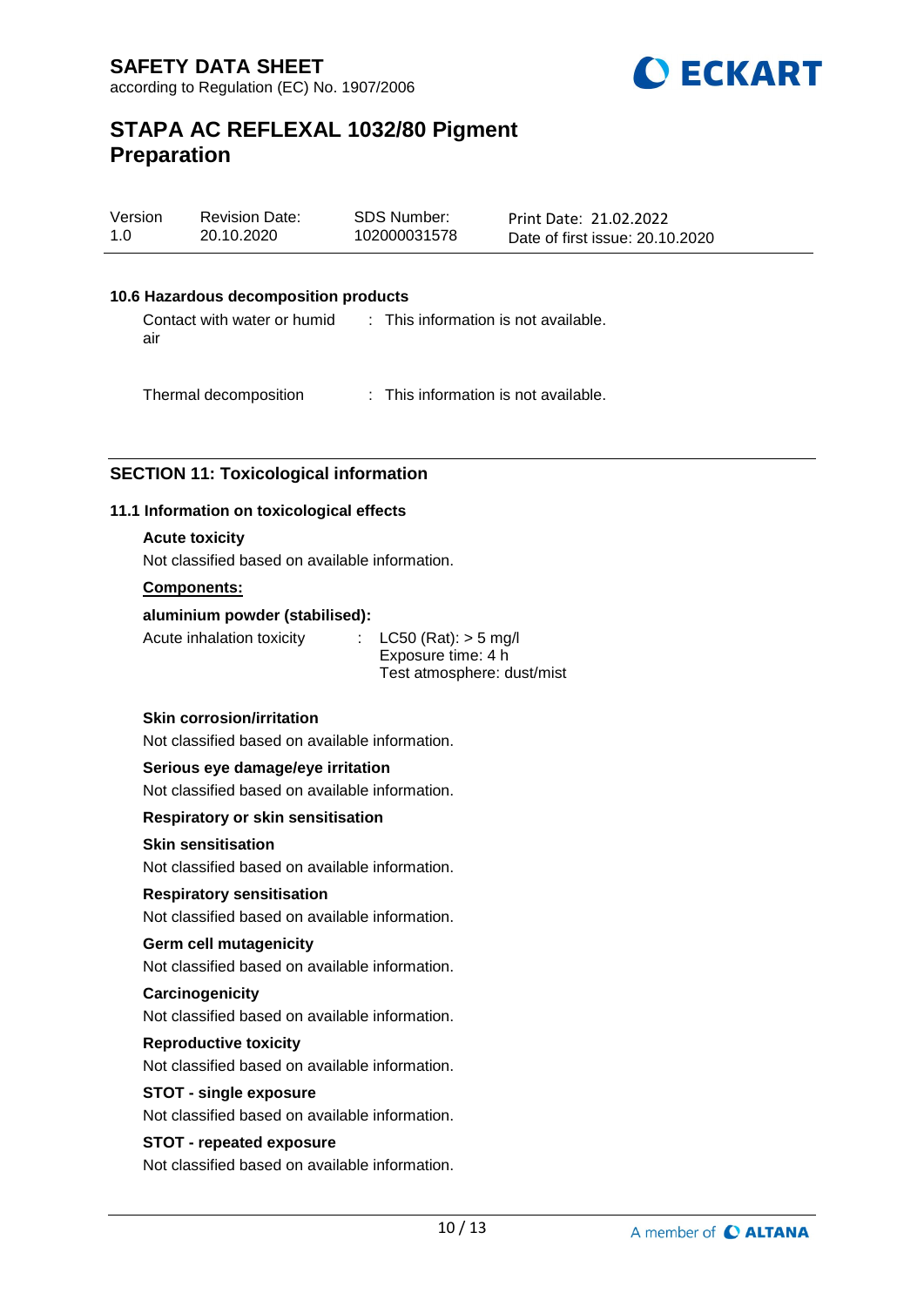

| Version | <b>Revision Date:</b> |
|---------|-----------------------|
| 1.0     | 20.10.2020            |

SDS Number: 102000031578 Print Date: 21.02.2022 Date of first issue: 20.10.2020

# **Aspiration toxicity**

Not classified based on available information.

**Further information**

**Product:**

Remarks: No data available

# **SECTION 12: Ecological information**

#### **12.1 Toxicity**

No data available

#### **12.2 Persistence and degradability**

No data available

#### **12.3 Bioaccumulative potential**

No data available

### **12.4 Mobility in soil**

No data available

# **12.5 Results of PBT and vPvB assessment**

#### **Product:**

Assessment : This substance/mixture contains no components considered to be either persistent, bioaccumulative and toxic (PBT), or very persistent and very bioaccumulative (vPvB) at levels of 0.1% or higher..

A member of C ALTANA

# **12.6 Other adverse effects**

**Product:**

| Additional ecological | No data available |
|-----------------------|-------------------|
| information           |                   |

### **SECTION 13: Disposal considerations**

| European Waste Catalogue<br>European Waste Catalogue | t.<br>÷. | 12 01 04 - non-ferrous metal dust and particles<br>10 03 21 - other particulates and dust (including ball-mill dust)<br>containing hazardous substances |
|------------------------------------------------------|----------|---------------------------------------------------------------------------------------------------------------------------------------------------------|
| 13.1 Waste treatment methods                         |          |                                                                                                                                                         |
| Product                                              |          | In accordance with local and national regulations.                                                                                                      |
| Contaminated packaging                               |          | Empty containers should be taken to an approved waste<br>handling site for recycling or disposal.<br>In accordance with local and national regulations. |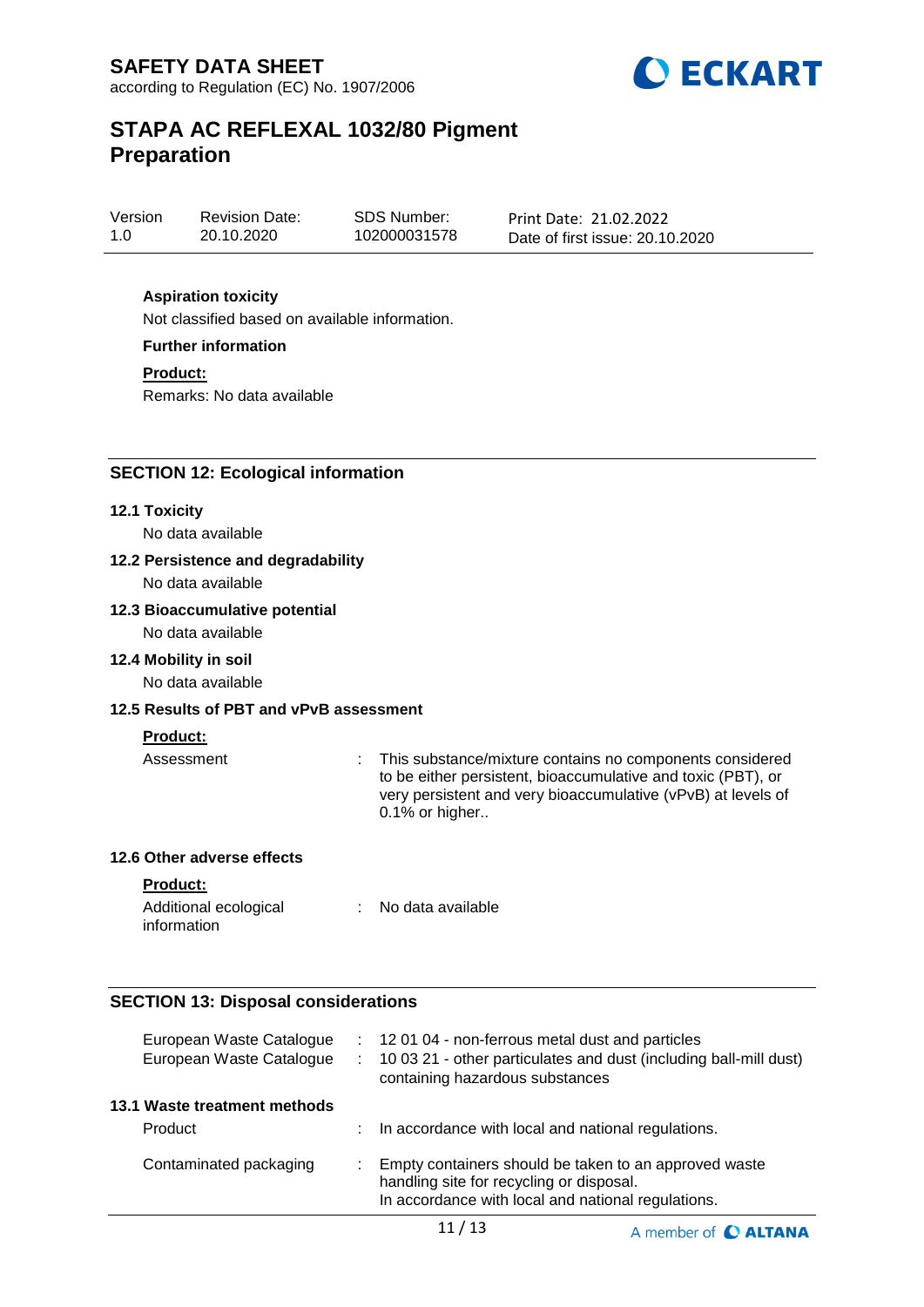

| Version | <b>Revision Date:</b> | SDS Number:  | Print Date: 21.02.2022          |
|---------|-----------------------|--------------|---------------------------------|
| 1.0     | 20.10.2020            | 102000031578 | Date of first issue: 20.10.2020 |

### **SECTION 14: Transport information**

- **14.1 UN number**
- **14.2 UN proper shipping name**
- **14.3 Transport hazard class(es)**
- **14.4 Packing group**
- **14.5 Environmental hazards**

#### **14.6 Special precautions for user**

Remarks : Not classified as dangerous in the meaning of transport regulations.

#### **14.7 Transport in bulk according to Annex II of Marpol and the IBC Code** Not applicable for product as supplied.

#### **SECTION 15: Regulatory information**

#### **15.1 Safety, health and environmental regulations/legislation specific for the substance or mixture**

| REACH - Candidate List of Substances of Very High<br>Concern for Authorisation (Article 59). | : Not applicable |
|----------------------------------------------------------------------------------------------|------------------|
| Regulation (EC) No 1005/2009 on substances that<br>deplete the ozone layer                   | Not applicable   |
| Regulation (EC) No 850/2004 on persistent organic<br>pollutants                              | Not applicable   |

#### **15.2 Chemical safety assessment**

# **SECTION 16: Other information**

| <b>Full text of H-Statements</b>        |  |                                                          |  |  |
|-----------------------------------------|--|----------------------------------------------------------|--|--|
| H <sub>228</sub>                        |  | : Flammable solid.                                       |  |  |
| <b>Full text of other abbreviations</b> |  |                                                          |  |  |
| Flam, Sol.                              |  | : Flammable solids                                       |  |  |
| GB EH40                                 |  | : UK. EH40 WEL - Workplace Exposure Limits               |  |  |
| GB EH40 / TWA                           |  | : Long-term exposure limit (8-hour TWA reference period) |  |  |